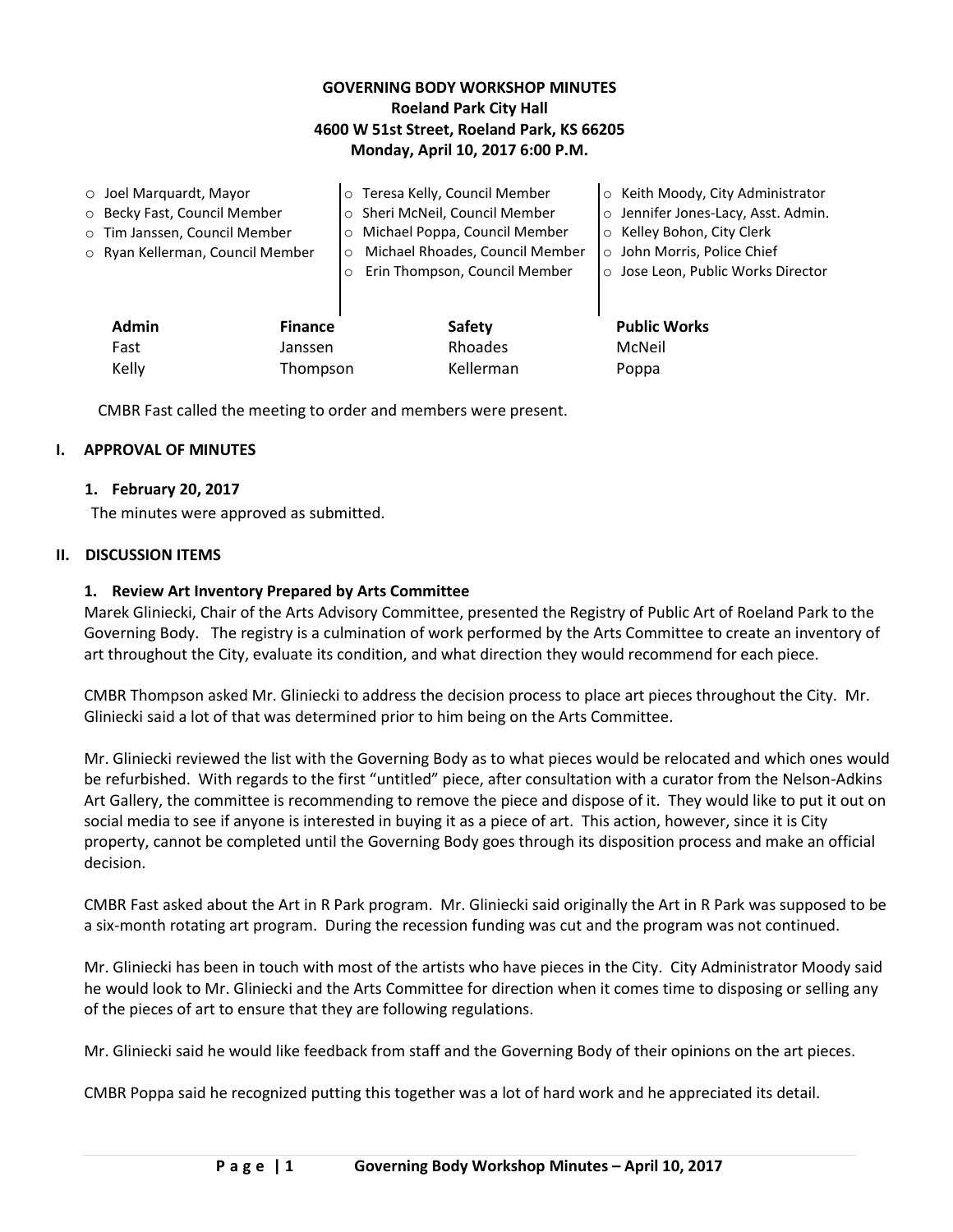Mayor Marquardt said he would like to hear from the Arts Committee and get their feedback on the pieces of art. He invited them to come address the Governing Body at a Workshop meeting where this topic would be a priority.

Mr. Gliniecki said they will add the statutes on the islands to the list. Public Works Director Leon said they have tried to maintain them as best they can.

## **2. Review and Discuss Sidewalk Maintenance Regulations**

Ms. Jones-Lacy said the Governing Body had requested a review of the Sidewalk Maintenance Code, specifically as it pertains to removal of snow and ice by residents. Currently, it is the duty of the owner or occupant of the lot to remove all snow and ice.

CMBR McNeil said before she was on the Council she did not know any of these codes existed. She does not understand why it is the resident's responsibility to take care of the City's sidewalks and would like to have a discussion on this.

Ms. Jones-Lacy said that there has been no residential enforcement of this and that citations have only been issued to commercial business, not residential. This code is primarily for safety reasons for those needing to use the sidewalks. It also helps to meet an ADA requirement.

City Administrator Moody said he does not know of any city that does not have such a requirement.

CMBR Poppa questioned whether there would be liability for the property owner for keeping the sidewalks clear and recommended having the city attorney present to answer such questions.

City Administrator Moody recommended that the Governing Body put questions together and he would forward them to the attorney to be addressed. He also recommended leaving the code in existence so the City would have a remedy should it be needed. Mr. Moody gave an example of some making the problem worse by piling snow from their yard onto the sidewalk.

CMBR Janssen added that acorns and sweet gum balls also create a huge hazard on a sidewalk.

There was agreement to table the discussion until they are ready to discuss sidewalks in general and are ready to create an entire plan. Public Works Director Leon is still waiting for a report from the Safe Routes to School organization.

## **3. 1 st Quarter Safety Statistics**

Police Chief Morris reviewed the first quarter statistics, January 1 through March 31. In total, there were 195 reports that included 55 arrests and 29 accidents. The department issued 606 citations and 112 warnings. He said theft offenses continue to be the biggest problem in Roeland Park. Interestingly, the time frame for most thefts is between the hours of 3 p.m. and 6 p.m. Most other incidents occur between 12 p.m. to 5 p.m. with a spike from 12 a.m. to a.m., which Chief Morris attributed to when the bars close.

Chief Morris will present comparisons with surrounding communities in his next quarterly report.

# **4. Leaf Pickup Program Discussion Continued**

City Administrator Moody said if the desire is to avoid putting leaves in the street for pickup they will have to change out their equipment. The current equipment they have is designed for pickups on a smooth surface. They are also doing research into a "mega-vac" system, which has the advantage of not requiring someone on the outside managing the vacuum and is also less laborious. It would likely be an expensive piece of equipment and would be a single purpose truck and would not have the flexibility of current equipment.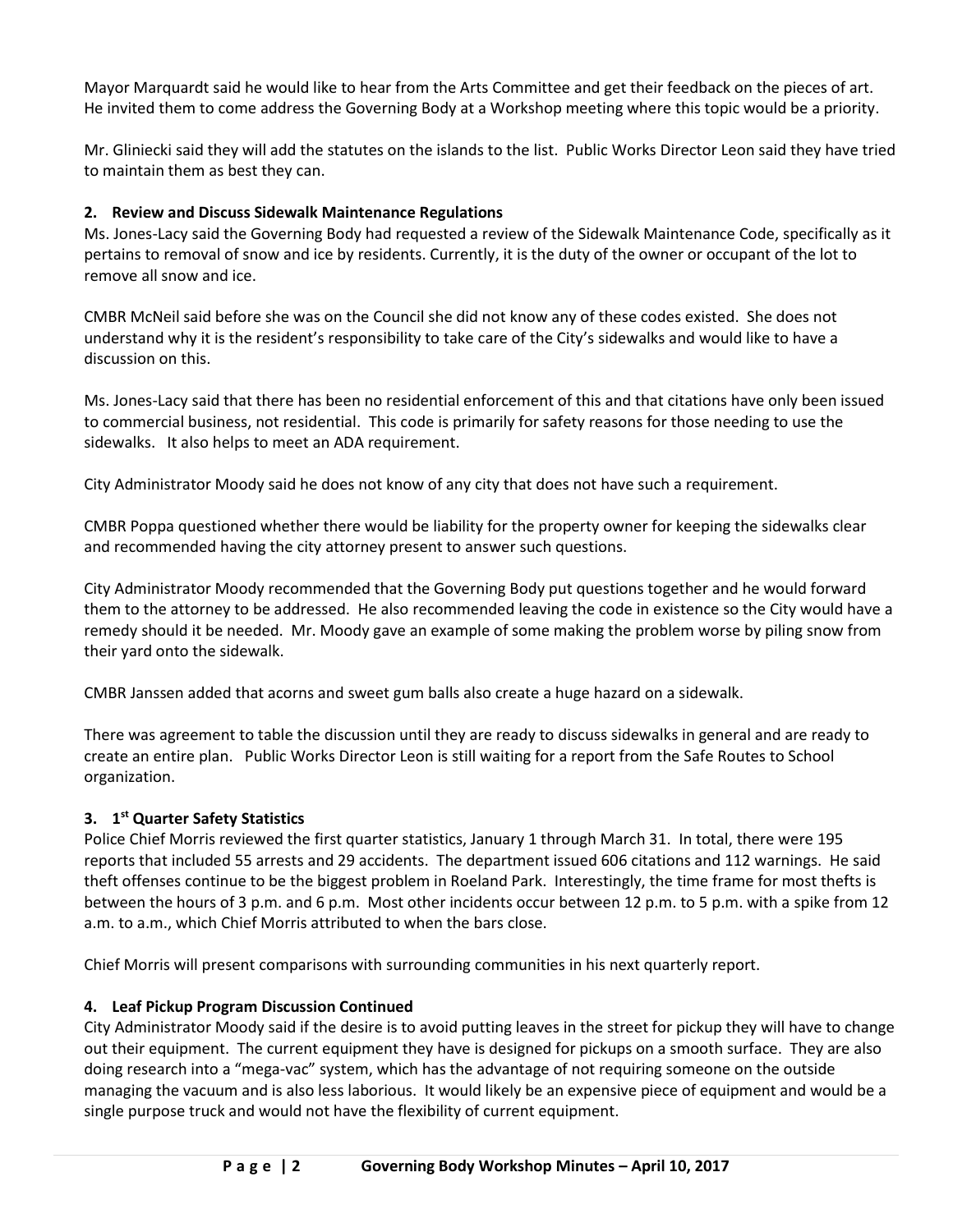Staff has also hypothesized using a snow blower. They will be getting one on loan just to test if it will blow leaves as far as would be needed. Vacuuming them would take two people approximately a half hour to do a 70 foot wide stretch, which is a lot of leaves.

It was also mentioned that there would not be any changes to the fall pickup schedule or methods. And there are would likely be no decisions made before 2018. Public Works Director Leon reiterated that the earliest they could make changes would be in 2019.

CMBR Fast asked if the City would continue the spring leaf pickup. Administrator Moody said his understanding was they were not planning to do that this year and Public Works Director Leon said they do not plan on doing it again.

Public Works Director Leon said another option is to put out an RFP to contract with a private company, which would likely be a landscape company who already performs this type of work. CMBR Fast said one such company is within Roeland Park.

CMBR McNeil said some of these options and more will be presented at the upcoming Community Forum when they make their leaf pickup presentation.

CMBR McNeil said in her research she found that very few cities even have a leaf pickup program. Those that did provided notification to residents of when their area would be picked up. Also vehicles were not permitted to park in the street on those schedule leaf pickup days. And if a vehicle was in the street no leaves on that street would be picked up.

CMBR Janssen said one of his constituents reached out to him that someone had parked on his pile of leaves and the City was unable to pick them up. He was then cited for leaving leaves in the street.

The Governing Body was looking forward to the information that would be presented at the next Community Forum.

## **5. Review and Preliminary Approval of Objectives**

City Administrator Moody said there are changes included in the objectives based on previous discussions.

B-2. Frisbee Golf is reflected in the CIP for 2021, so it can be removed from objectives.

C-1. Install Shade Structures and C-2., Dead Tree Removal. Staff was asked at the last meeting to obtain more information with regard to these two items.

C-3. Business District Crime Prevention Initiative. This was updated to reflect the use of both uniformed and plainclothes officers, as well as using regular time and part-time officers. This change reduced the cost by approximately \$2,500.

Police Chief Morris spoke about the proposed six-month pilot program again stating the biggest crime issue in Roeland Park is theft. The utilization of plainclothes officers and/or officers in unmarked vehicles enables them to do more surveillance, while making them less visible to the criminal element and gives them an opportunity to check for stolen cars. He noted that a lot of theft is of construction vehicles that are parked at the Lowe's and/or Price Chopper lot. This is a good proactive approach and a good tool to have. Also if they see someone shoplifting they cannot arrest in a private building, but as an undercover they can follow them out and effect an arrest.

CMBR McNeil asked if the officers supported this program. Chief Morris said it is not mandatory to do overtime and he always encourages his officers to do foot patrol during the day.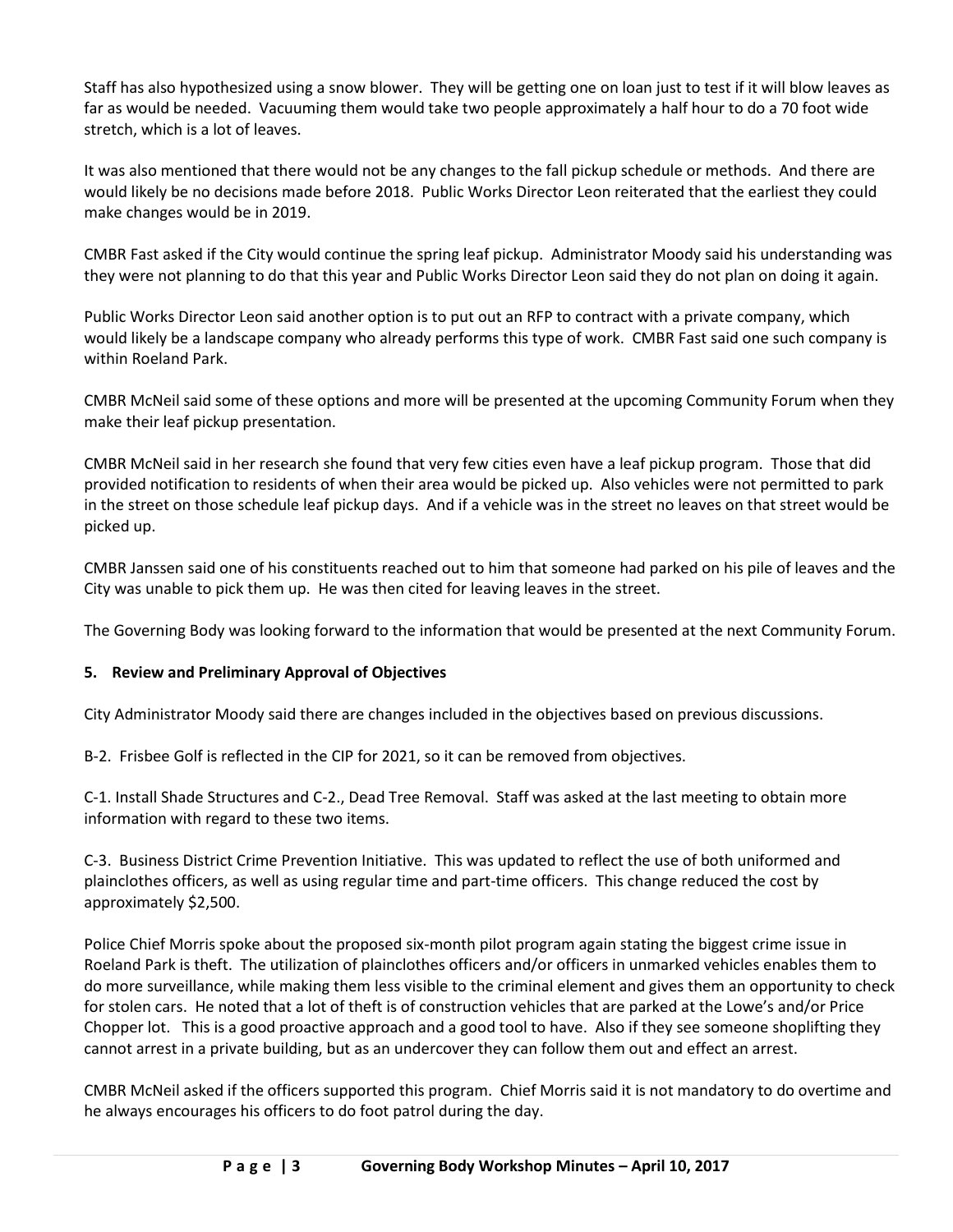D-1. Increase Roeland Parker Newsletter. City Clerk Bohon provided the pricing for newsletter publication for different page amounts and color graphics. Ms. Jones-Lacy contacted a graphic designer and felt working with them would be a good option. CMBR Fast recommended adding that graphic design option and said she would like to see more color added to the newsletter.

Mayor Marquardt said he believed the \$6,100 seemed like a good investment in being able to communicate with the citizens.

City Clerk Bohon said a smaller version would allow them to get the mailings out more quickly. She will also e-mail a price list for a newsletter with color throughout to the Governing Body.

F-2. Reflect Update to Comprehensive Plan for 2019 in CIP. CMBR McNeil said she would like to discuss the Comprehensive Plan where possibly they could have a special meeting to review the plan and look at reducing the cost. She states she still fears it being put on the shelf.

City Administrator Moody said some of the items could be pushed out which would bring the number down. It would be reflected in the CIP for 2018, but would not have budgeted funds for 2018.

CMBR Kellerman asked what are the top three most traveled streets in the City. Public Works Director Leon said he did not have traffic counts, but would think they were Roe, Johnson Drive, and County Line or Mission Road.

Sidewalk funding is set aside as a high priority to be completed in 2018. CMBR Fast said they are still waiting on the Safe Route to School information and whether they will receive CDBG funding.

CMBR Poppa said the idea is to earmark the funds for a sidewalk project.

## **6. Review and Preliminary Approval of Capital Improvement Plan**

City Administrator Moody said the CIP is a ten-year document. They have purchased new software that is more robust and allows them to capture more information and has helped solve the problem of projects that have multiple funding sources over multiple years and how that is reflected. This new system also captures greater amounts of detail on a project as well the equipment used. They are still working on setting up the scoring system.

The Projects & Funding Sources by Department of the ten-year plan were presented and Ms. Jones-Lacy showed the project details. She added that not all of the information is up to date.

There was a review of the costs for the ADA improvements to City Hall. There was a question about the price of the restrooms. Mayor Marquardt provided further clarification on the cost estimates and noted they are lower than what can normally be expected.

CMBR Poppa asked if, when the detail sheets are completed, would they be part of the CIP and Mr. Moody said they would.

City Administrator Moody directed everyone back to the summary page. He said there will need to be discussion of HVAC replacements at the Community Center as they are coming towards the end of their useful life. There is also a planned five-year approach to replacing out the florescent fixtures and a timeline for drainage improvements.

CMBR McNeil noted the trail connection has been moved to 2026 and asked if there is a way to make a notation to say that the studies have already been done so they will not have to be paid for again. City Administrator Moody said the \$150,000 reflected there is for a hard surface connection between the Community Center and Nall Park.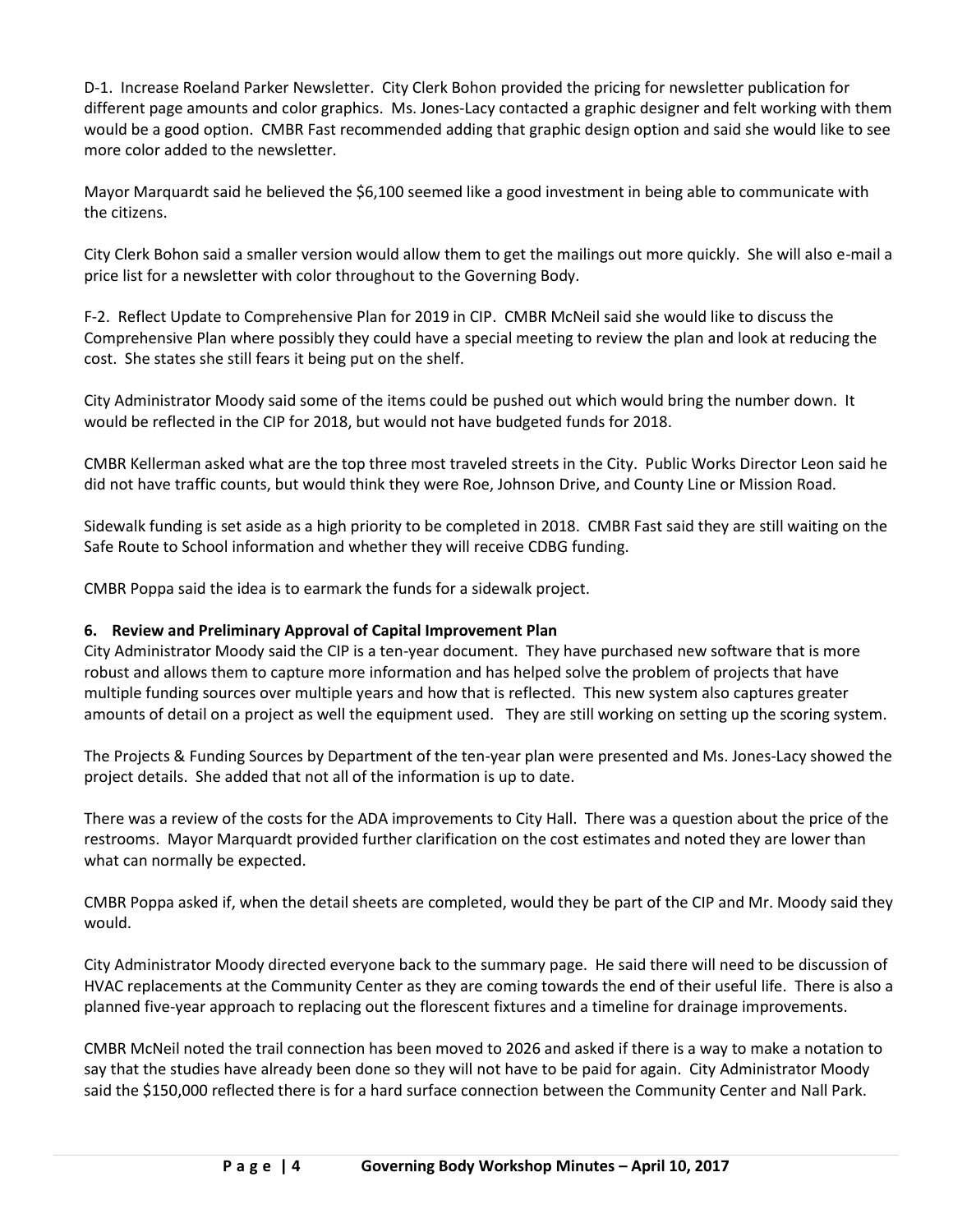City Administrator Moody noted under Parks and Recreation there is a \$5,000 projected increase over a five-year period for anticipated additions to the parks and additional maintenance.

CMBR Thompson questioned the shade structures being listed on both the CIP and the objectives. City Administrator Moody said it is easy to remove them. It was also noted that shade structures should be in 2018 and not 2019.

City Administrator Moody noted that the Shelter House and Performance Pavilion has two sources of funding and showed how the new software reflects that.

The discussion shifted towards the City's debt noting that General Obligation bond debt is just over a million dollars in 2017. City Administrator Moody anticipates \$2 million in General Obligations bonds to be issued at the beginning of 2018. Those proceeds would be used in '18, '19 and '20 and will carry the City through the Roe Boulevard project. Another anticipated bond issue in 2021 is reflected on the CIP.

Ms. Jones-Lacy said all current debt is set to retire by 2026. She also said the intent for this evening is to show what projects are on the CIP and to answer specific questions about those projects. The financing is what the Governing Body would approve as part of the adoption of the project. Preliminary approval of the CIP does not mean they are approving the issuance of bonds, but it is a preliminary agreement so that information can be put together in a document.

CMBR Janssen requested to see the graph from last year that showed the debt service for each bond.

City Administrator Moody noted with regard police vehicles the replacement plan is every ten years or 150,000 miles. He noted two replacements are coming up.

For the 2018 mill and overlay they have put together three applications, but only one is reflected in the CIP. Of note is if they do not receive CDBG funding this would be a project that would be absorbed into the annual street maintenance program.

Mr. Moody mentioned that most cities use TIF funding to encourage development. Roeland Park uses TIF dollars to pay for renovations such as those to City Hall, a park, storm sewer improvements, street reconstruction projects, and the old pool site. He said that over \$3 million in TIF funds are being allocated towards those types of projects.

Mayor Marquardt asked if they could possibly use the Walmart TIF funds to create a community gathering space instead of using them directly for site improvement. Mr. Moody said it is possible.

Ms. Jones-Lacy added that TIF-1 has increased a lot recently and they will be able to pay off the debt a lot sooner than anticipated within the next few years. They would have to re-adopt a development plan in order to use the funds for outside of debt service. After the debt is paid off, then the money will just sit there and will have to be returned unless they rewrite the development plan and adopt a new intent.

Ms. Jones-Lacy reminded everyone they will also have an account to reflect the Johnson County shared tax for the new courthouse. She anticipates those funds to be about \$190,000 annually.

There was a brief overview of the funds balances and Ms. Jones-Lacy said the City is in a strong financial position.

The next step is to do a year-by-year fund balance check to see if there is a potential to run into a situation where any of those funds that fund the CIP run into a negative situation. If that arises, there will be the opportunity to move things around to help balance those accounts.